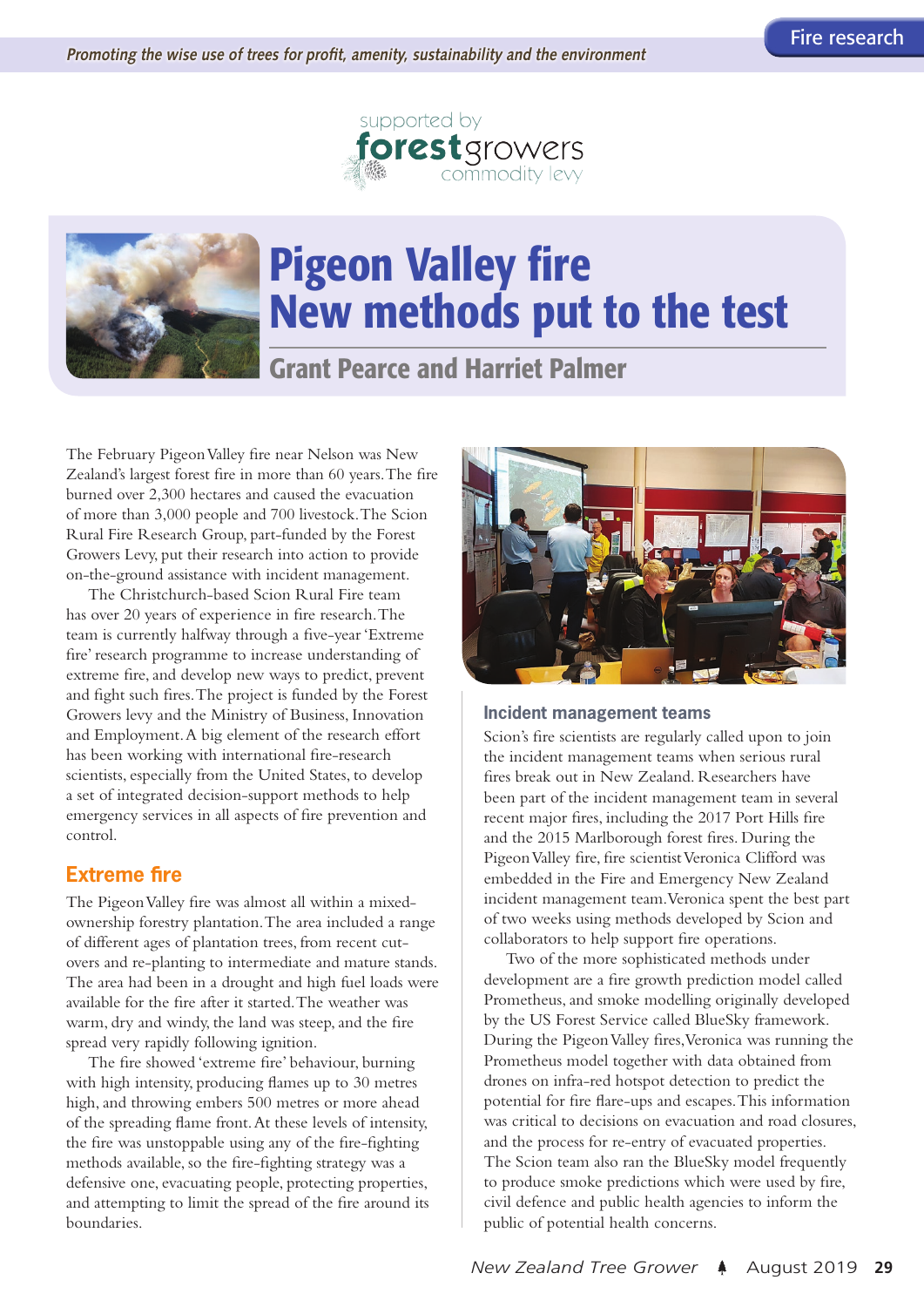

Being part of the operational team during fires provides the best possible opportunity for Scion's fire research team to test their models under real conditions. They also collect data to validate and improve models. Back at base, the team has the ability to reconstruct fires after the event, which enables them to gain a better understanding of what happened and why.

## **Developing methods for operational fire-fighting**

As part of the Ministry of Business, Innovation and Employment extreme fire programme, Scion is linking fire detection, fire growth prediction and smoke methods with high-resolution weather forecast data for near real-time prediction of fire spread and effects. The aim is to develop integrated methods to a point where they become part of the regular methods used by emergency services in fire-fighting. By 2020, Scion hopes to have a prototype ready to trial with Fire and Emergency New Zealand. They aim to run the models as part of their day-to-day operations, giving them better, faster, information on fire occurrence, spread and potential effects.

The research team is confident the time is not too far away that, when a new fire starts anywhere in the country, it will be automatically detected using thermal infrared satellites. Information on fire starts will link into the latest weather data, collected from a number of sources, and then feed into the fire behaviour prediction model, Prometheus. This will be run to provide an indication of where the fire is likely to go and how fast it will spread. Fire-fighting resources can then be mobilised much more rapidly and effectively than in the past.

#### **Using smoke**

The BlueSky model will predict how much smoke will be generated, how dense it will be and how the smoke will move. It will provide early warning of any potential hazardous situations caused by smoke – for example, around residential areas, roads and airports. Colourcoded videos of smoke movement can be distributed via the internet showing likely hazard levels. The smoke model has already been used by Fire and Emergency New Zealand and other emergency services during hazardous waste fires. It is likely to be made available to Civil Defence and public health agencies to help guide decisions around evacuations and health warnings when fires break out and where the smoke may affect residential and urban areas.



As time goes on it is anticipated that there will be much greater automation of many fire detection and control operations. Drones are already used for operations such as hot-spot sensing, and the use of drone-based technology is considered to have a big potential in future fire-fighting work. For example, drones can provide improved fire situational awareness information, and fleets of drones could even be used to carry water to extinguish fire in areas that cannot be reached by other means.

## **Climate change and forest fire risk**

Inevitably, many parts of the county will see greater increases in fire danger with climate change. Research indicates that areas that would not currently be perceived as having high fire risk may see quite dramatic increases in the future including, such as coastal Otago, Manawatu, and around Wellington and Whanganui. Areas that already have severe fire risk − Marlborough, Canterbury and the North Island's East Coast − are expected to see slight increases over current levels. As well as more severe fire weather days with climate change, fire seasons are also expected to get longer, starting earlier and extending later in many areas. Warm wet winters may, surprisingly, add to the fire risk. The rain and warmer conditions increase vegetation growth, which then dries out causing higher fuel loading. More dry fuel means greater risk of fires, higher fire intensity and more difficulty in controlling fires when they do break out.

Depending on species, silvicultural treatments, age and how many rotations there have been, different forest stands accumulate higher fuel loads on the ground. An important factor in the fire spread and intensity of the